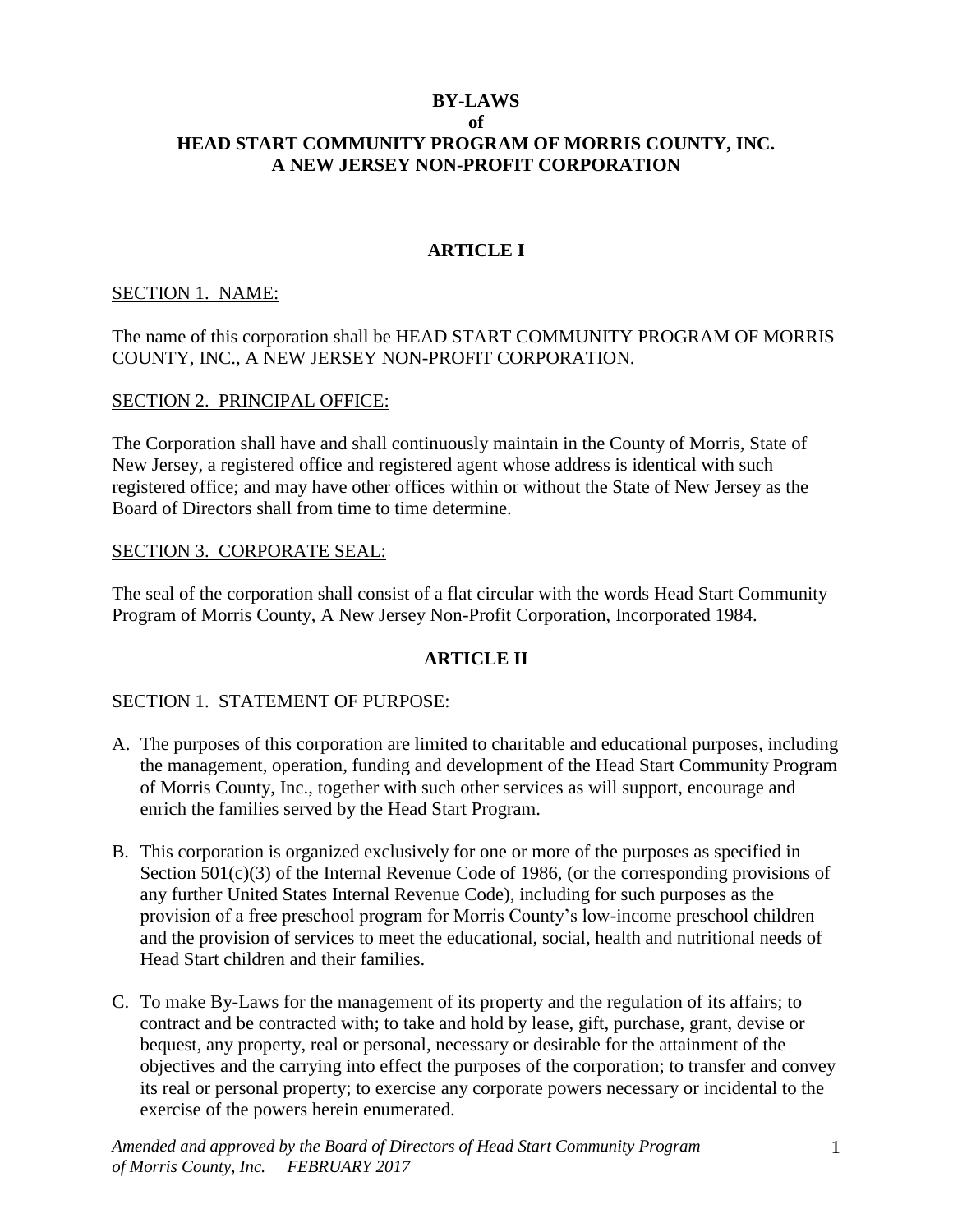- D. No part of the net assets of the Corporation shall inure to the benefit of, or be distributed to, its members, if it has any, or to its officers, directors, or any other private person or entity, except that the Corporation shall be authorized and empowered to pay reasonable compensation for services rendered and to make payments and distributions in furtherance of the purposes as set forth in Article II herein, including reimbursement of reasonable and necessary expenses incurred by directors and officers in the course of their duties as directors and officers of the Corporation.
- E. No substantial part of the activities of the Corporation shall be the carrying on of propaganda or otherwise attempting to influence legislation, and this Corporation shall not participate in or intervene in (including the publishing or distribution of statements) any political campaign on behalf of or against any candidate for public office.
- F. Notwithstanding any other provisions of these bylaws, the Corporation shall not carry on any other activities not permitted to be carried on by a corporation exempt from federal income tax under Section 501(c)(3) of the Internal Revenue Code of 1986 (or the corresponding provisions of any further United States Internal Revenue Code.)

# **ARTICLE III**

## SECTION 1. ELIGIBILITY FOR MEMBERSHIP:

- A. Eligibility for membership to the Board of Directors shall be comprised of community representatives, professional persons and parents of children currently or formerly enrolled in Head Start, including a non-voting representative of the Policy Council to serve as a liaison between the Policy Council and Board of Directors. Board members must be at least 18 years old.
- B. No member of the Board of Directors shall be employed by Head Start related to any employee of the agency as follows: husband, wife, father, mother, sister, brother, son, daughter, father-in-law, son-in-law, daughter-in-law, all step relatives, first aunts, first uncles and first cousins.
- C. No person may sit on the Board who has a financial conflict of interest with Head Start or is an officer or employee of an organization contracting to perform a service for any component of the Head Start Community Program of Morris County.
- D. The term of membership shall be three years. Board members may be re-elected for additional terms of membership by majority vote of the sitting board.

## SECTION 2. TOTAL MEMBERSHIP:

- A. The total membership shall consist of no less than seven (7) and no more than fifteen (15) members consisting of community representatives, professionals who live in or whose businesses serve Morris County, and parents of currently or formerly enrolled children.
- B. The Board shall be composed as follows: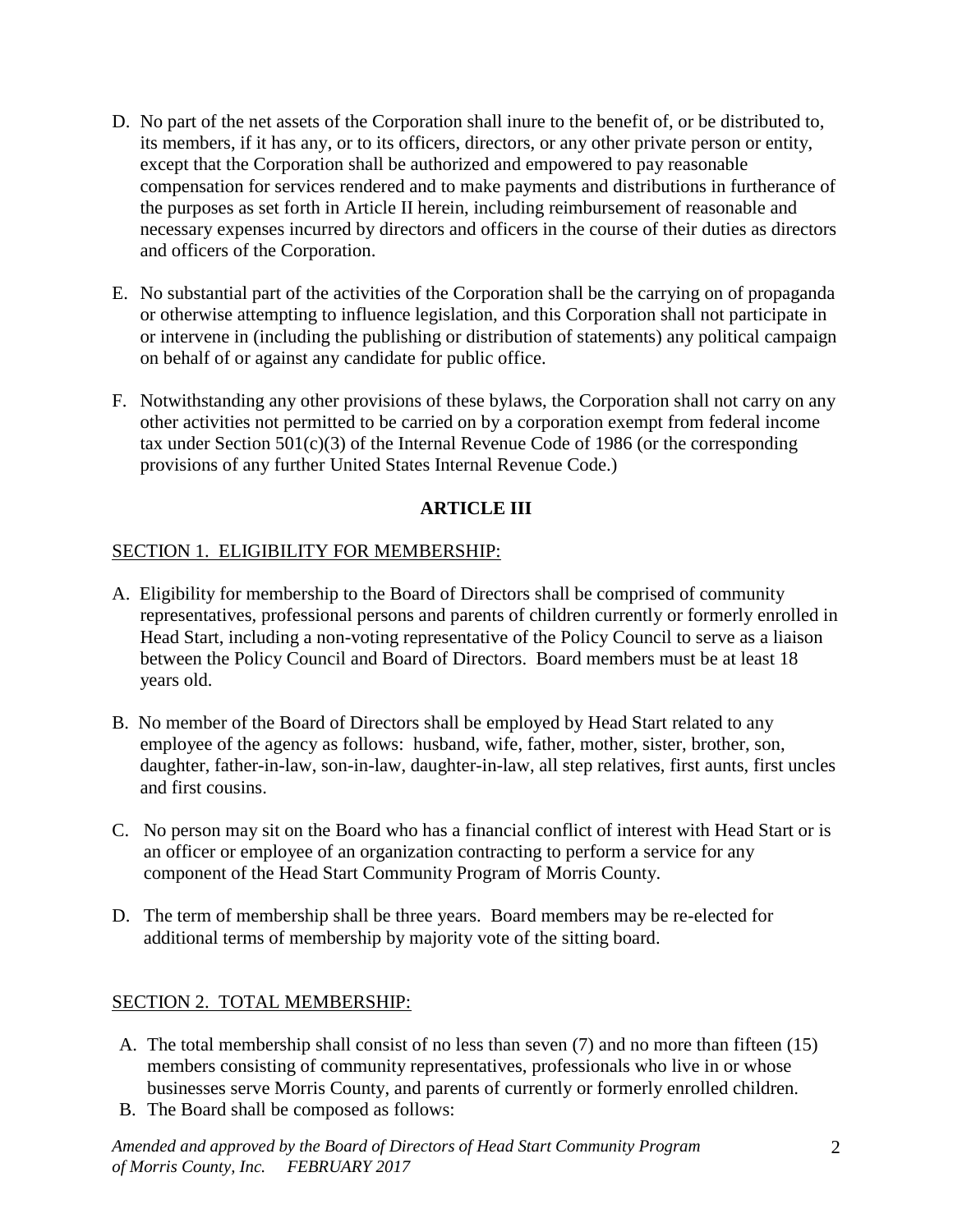- 1. One or more members with a background and expertise in fiscal management or accounting.
- 2. One or more members with a background and expertise in early childhood education and development.
- 3. One or more members that are licensed attorneys familiar with issues that come before the governing body.
- 4. Members who reflect the community being served and include parents of children who are currently or were formerly enrolled in Head Start.
- 5. Members selected for their expertise in education, business administration or community affairs.
- 6. If a person described in B1, 2 or 3 is not available to serve as a member of the Board, the Board shall use a consultant or another individual with relevant expertise and the qualifications described in that clause to work with the Board.
- C. Members of the Board shall not receive compensation for serving on the Board or for providing services to Head Start.
- D. Members of the Board shall operate as an entity independent of staff employed by the Head Start agency.

# SECTION 3. NOMINATION AND ELECTION OF THE BOARD OF DIRECTORS:

Candidates for the Board of Directors may be recommended to the Nominating Committee by current Board members or the Executive Director. The Nominating Committee will examine the candidate's profile, may meet with the candidate and, based on the needs of the Board, either recommend his/her appointment to the Board or keep the profile on file until such time as the Board has a need for someone with his/her qualifications.

Following recommendation by the Nominating Committee, the Board of Directors will vote on the candidate. Election to the Board will be by a majority of the Board of Directors. Board members are elected on an ongoing basis.

## SECTION 4. VOTING RIGHTS:

Each member of the Board shall have one (1) vote. There shall be no proxy vote by any member.

#### SECTION 5. QUORUM:

A quorum shall consist of a minimum of one-half (½) of the current members of the Board of Directors.

#### SECTION 6. MEETINGS:

- A. The Board of Directors shall have a minimum of ten (10) regular meetings per year.
- B. Regular Meetings Monthly meetings shall be held on a regular day of the month as determined by the Board of Directors. Meeting notices shall be postmarked at least five (5) days prior to the start of the regular meeting.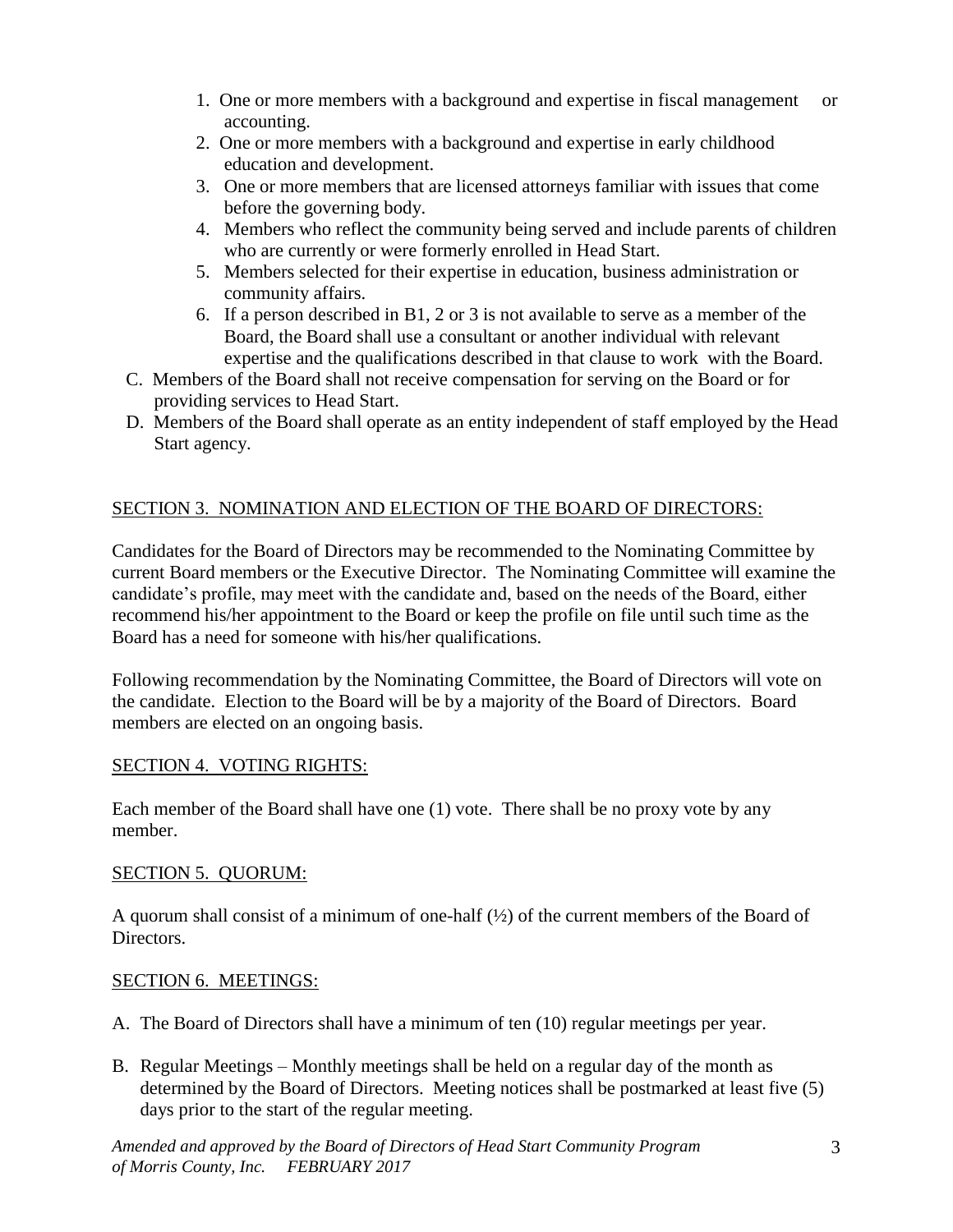- C. Special Meetings The President may, when he/she deems it expedient, call a special meeting of the Board of Directors for the purpose of transacting any business designated in the call. Members of the Board shall be notified by telephone or in writing at least five (5) days prior to the date of such special meeting. At such special meeting, no business shall be conducted other than as designated on the call or notice.
- D. Action Without a Meeting The Board of Directors or a committee of the Board may participate in a meeting of the Board or a committee of the Board via telephone conference, or other electronic listening device, or any other means, as long as every person participating in the meeting may clearly hear one another and as long as the proper notice was given or waiver of notice obtained. Action may be taken by the Directors without a meeting if unanimous written consent to such action is obtained by all directors entitled to vote thereon.
- E. Roberts Rules of Order Parliamentary procedure shall be followed at all meetings of the Corporation, as set forth in Roberts Rules of Order, as amended.
- F. Minutes Written minutes shall be kept of each Board meeting and shall include a record of votes on all motions. Completed written minutes must be given to the Executive Director within seven (7) days of the meeting. Minutes of the previous Board meeting shall be distributed to all Board members prior to the next meeting and shall also be made available to the public for inspection.

## SECTION 7. TERMINATION OF MEMBERSHIP:

- A. Membership on the Board of Directors may be terminated by a majority vote if a member is absent from three (3) meetings without having submitted a reasonable excuse in writing to the Board Secretary prior to the meeting at which the vote is taken.
- B. After a Board member misses three (3) meetings, the chairperson of the Nominating Committee will write to the member that their seat on the Board is in jeopardy.
- C. The member's response to the letter will be discussed at the following Board meeting when a vote to ask for resignation will be taken.

## SECTION 8. RESIGNATION:

A member of the Board may resign at any time and shall file a written statement of resignation with the Board Secretary. Resignation will be effective upon receipt of the written statement, unless another date is given.

## SECTION 9. CONFLICT OF INTEREST:

A conflict of interest shall occur whenever any individual who has control or substantial influence over the affairs of the Corporation (the interested party) or any family member of the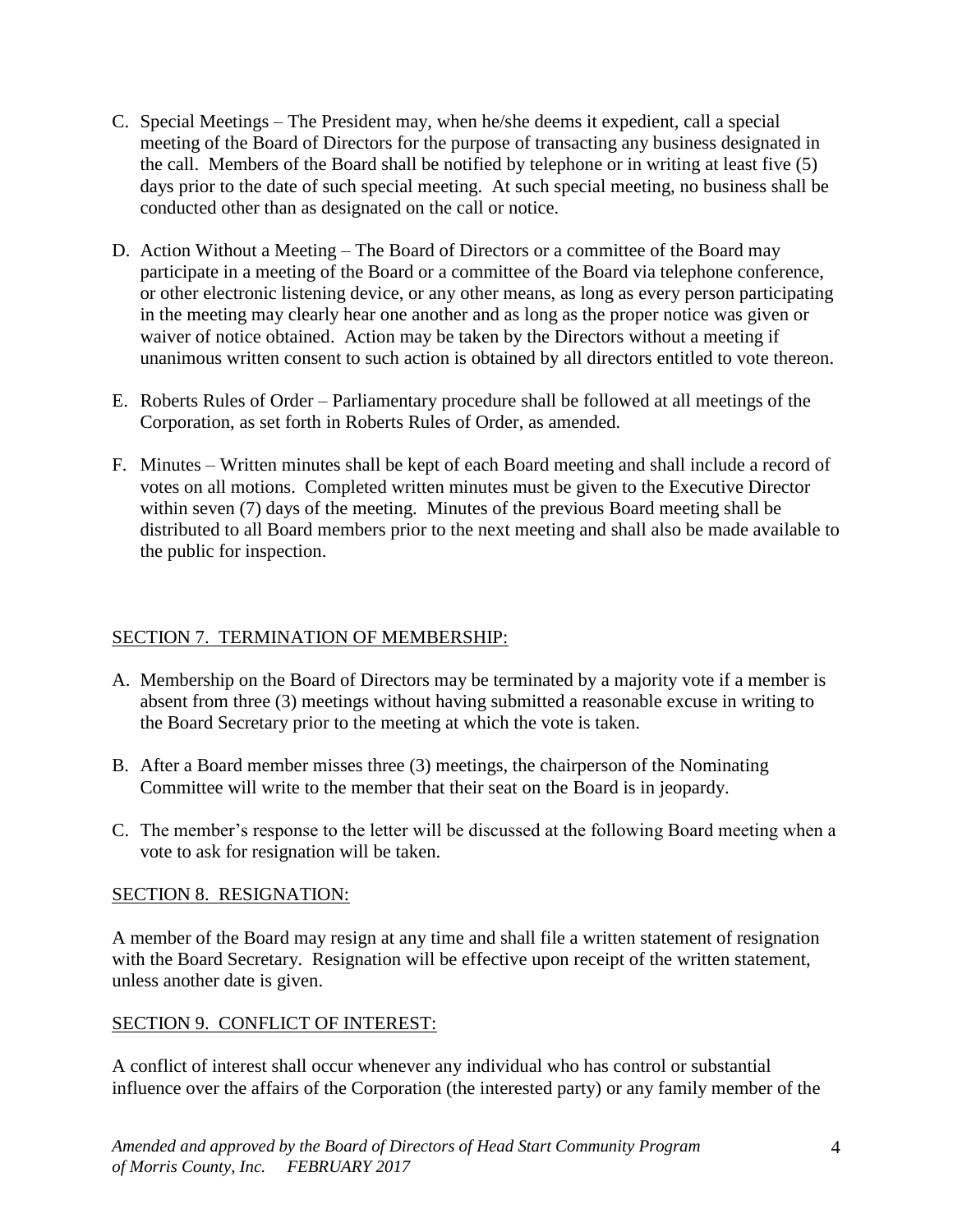interested party, is involved in a situation where the affairs of the Corporation may conflict with the interested party's personal interest(s).

Whenever a conflict of interest arises, or the appearance of a conflict of interest, any director and especially such director or officer with the conflict (hereafter the "interested director" or "interested officer") shall disclose in good faith the material facts as to such material conflict of interest, or financial interest, or appearance of conflict of interest. All conflicts of interest must be disclosed to the Board of Directors as soon as the conflict is apparent.

Any action of the Corporation to approve activity in which a conflict of interest exists, or the appearance of a conflict exists, shall be approved only by a two-thirds (2/3) majority of the disinterested directors.

## SECTION 10. AWARD AND ADMINISTRATION OF CONTRACTS:

No employee, officer, or agent of Head Start shall participate in the selection, award or administration of a contract supported by Federal funds if a real or apparent conflict of interest would be involved. A conflict may arise when the employee, officer, or agent, or any member of his/her immediate family, his/her partner, or an organization that employs or is about to employ any of the parties indicated therein, has a financial or other interest in the firm selected for an award.

The officers, employees, and agents of the recipient shall neither solicit nor accept gratuities, favors, or anything of monetary value from contractors, or parties to subagreements. Employees who violate these standards of conduct shall be subject to Type I disciplinary action as listed in the Head Start Community Program of Morris County Personnel Policies and Procedures. The Board of Directors and Policy Council shall determine disciplinary actions to be applied to their respective members.

# SECTION 11: RESPONSIBILITIES OF THE BOARD OF DIRECTORS:

- A. Clarify the Corporation's mission.
- B. Interpret the mission statement to the public and enhance the Corporation's public image.
- C. Set long-range plans and approve goals and objectives.
- D. Establish policies and other guidelines for Corporate operations.
- E. Be legally and fiscally responsible for administering and overseeing programs and all aspects of the Corporation's operations, including the safeguarding of Federal funds.
- F. Ensure the Corporation's financial stability and solvency.
- G. Adopt practices that assure active, independent and informed governance of the Head Start agency and fully participate in the development, planning and evaluation of the Head Start program.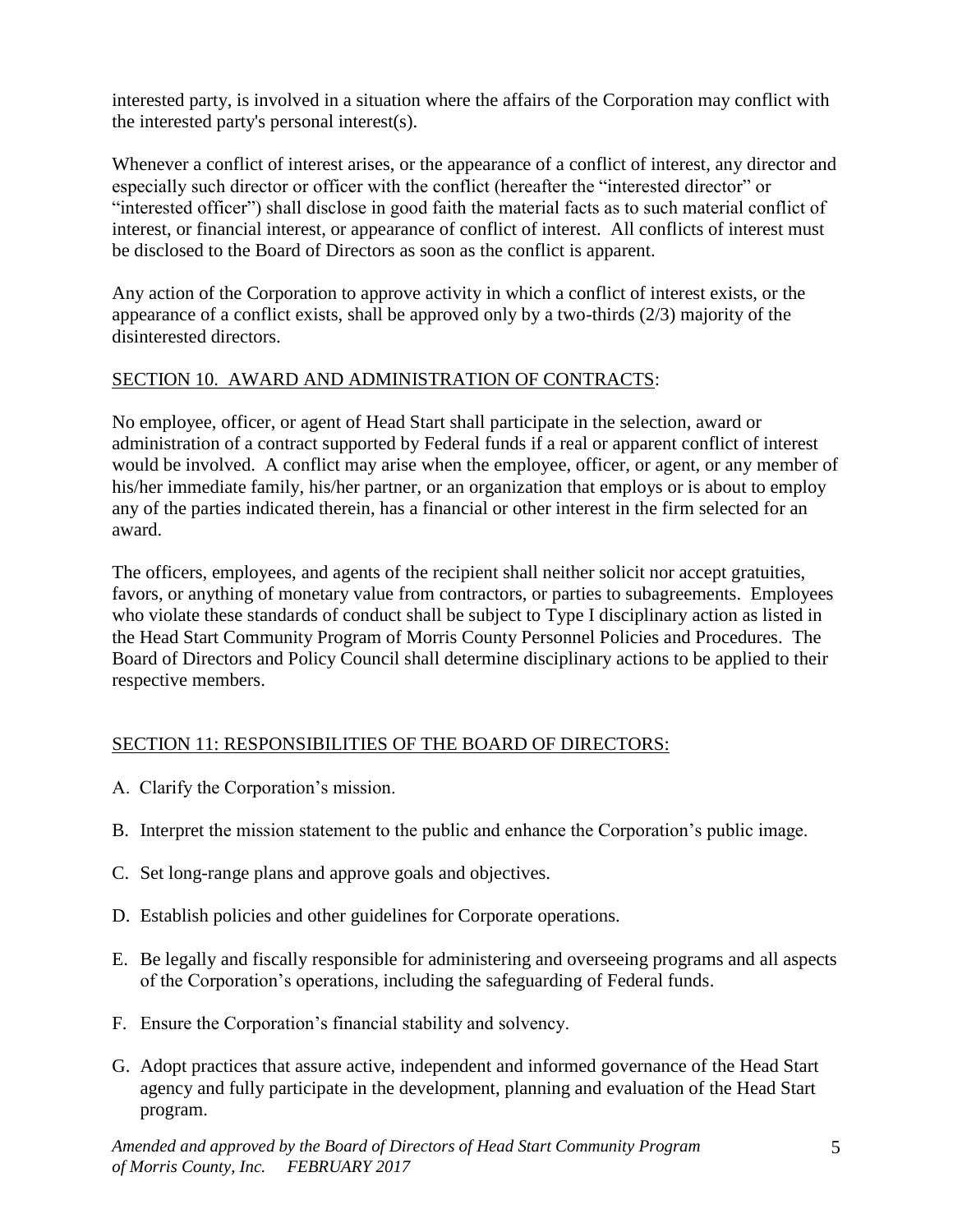- H. By a majority vote and with Policy Council approval, hire, approve the compensation of and, if necessary, remove the Executive Director. The Board shall also support and assess the performance of the Executive Director, who shall oversee the Corporation's day-to-day activities.
- I. Ensure compliance with Federal, State and Local laws and regulations.
- J. Evaluate the performance of the Corporation and of the Board itself.
- K. Other activities:
	- 1. Establish procedures and criteria for recruitment, selection and enrollment of children.
	- 2. Review all applications for Federal funding and amendments to applications for funding.
	- 3. Establish procedures and guidelines for accessing and collecting information.
	- 4. Review and approve all major policies of the agency, including:
		- a. The annual self-assessment and financial audit.
		- b. The agency's progress in carrying out the programmatic and fiscal provisions in the agency's grant application, including implementation of corrective action.
		- c. Personnel policies of the agency regarding the hiring, evaluation, termination and compensation of agency employees.
	- 5. Develop procedures for how member of the Policy Council are selected.
	- 6. Approve financial management, accounting and reporting policies and compliance with laws and regulations related to financial statements including the:
		- a. Approval of all major financial expenditures of the agency.
		- b. Annual approval of the operating budget of the agency.
		- c. Selection of independent financial auditors who shall report all critical accounting policies and practices to the Board.
		- d. Monitoring of the agency's actions to correct any audit findings and of other actions necessary to comply with applicable laws and regulations governing financial statement and accounting practices.
	- 7. Review results from monitoring, including appropriate follow-up activities.
	- 8. Approve personnel policies and procedures, including policies and procedures regarding the hiring, end-of-school- year evaluation, compensation and termination of the Executive Director, Head Start Director, Director of Human Resources, Chief Fiscal Officer and any other person in an equivalent position with the agency.
	- 9. Establish, adopt and, at least every three years, update written standards of conduct that establish standards and formal procedures for disclosing, addressing and resolving:
		- a. Any conflict of interest and any appearance of a conflict of interest by members of the Board, officers and employees of the Head Start agency, and consultants and agents who provide services or furnish goods to the Head Start agency.
		- b. Complaints, including investigations, when appropriate.
	- 10. To the extent practicable and appropriate, at the discretion of the Board, establish advisory committees to oversee key responsibilities related to program governance and improvement of the Head Start program.

## SECTION 12. IMPASSE: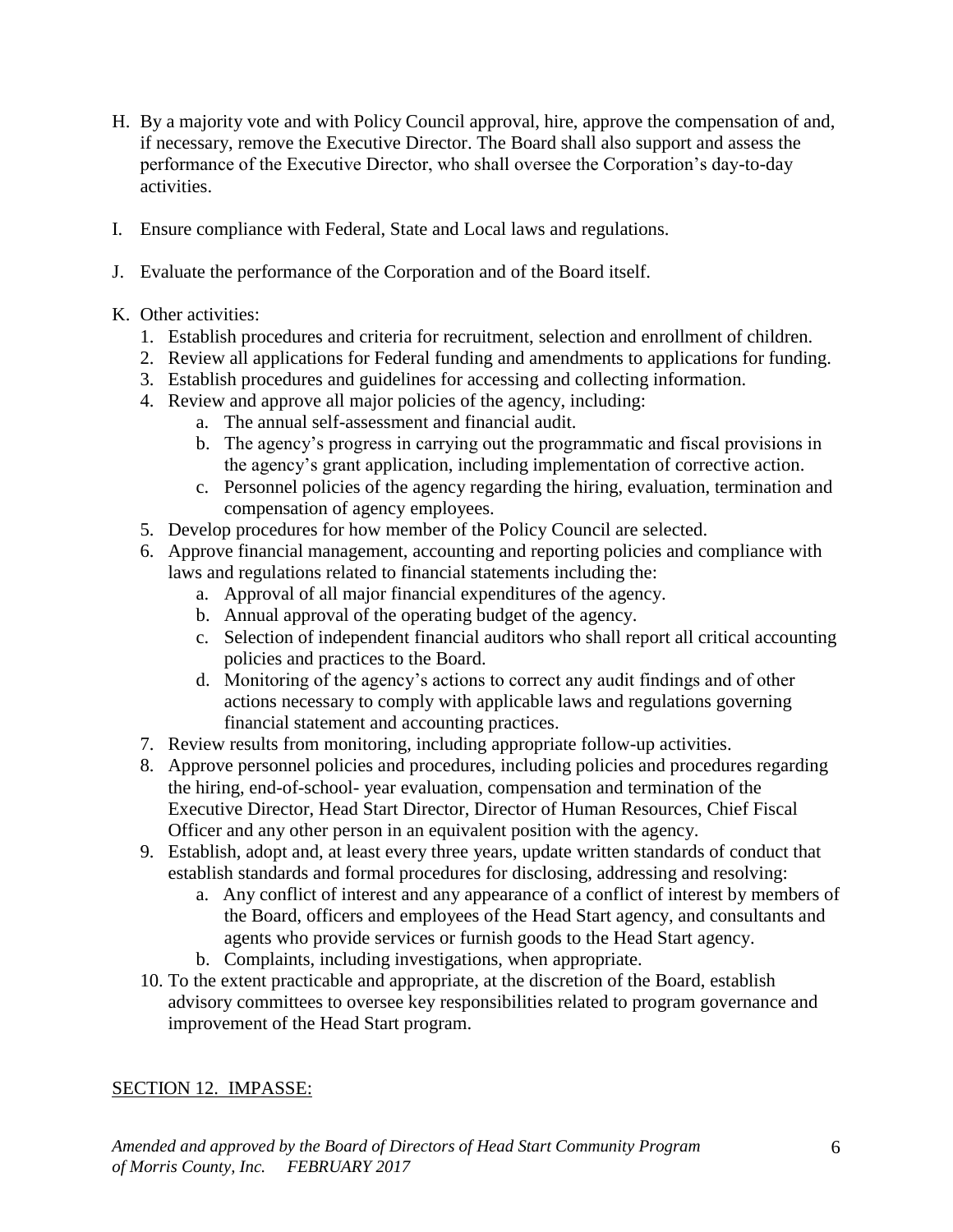It is the purpose of the Policy Council and Board to work together in order to provide services to Head Start children and parents, while maintaining the Head Start philosophy/mission statement. It is the single purpose of the two groups to do so in a manner that will be most beneficial for staff, parents and children. In all situations where both groups must come to a mutual agreement, all efforts will be made to establish measures that will assure the implementing of procedures and/or policies that will best reflect the Head Start philosophy. If at any time a mutual agreement cannot be reached and results in an impasse, the following steps will be taken:

- 1. The Board and the Policy Council shall meet to discuss the disagreement within thirty (30) days from the date the disagreement became apparent.
	- A. The Director shall give written notification to each member of each group indicating the date, time, and place of said meeting.
	- B. A quorum of each group shall be present.
- 2. Each group shall state the reason(s) that allowed them to come to the decision made.
- 3. After further discussion, a vote shall be taken to determine the final decision.
- 4. If the vote again results in an impasse, then within two (2) weeks, an appropriate outside agency shall be approached to act as arbitrator. The agency shall have expertise in the area of disagreement. The decision must be rendered within ten (10) working days. Once the decision has been reached by the outside agency, it shall be binding on both parties.

## **ARTICLE IV**

# SECTION 1. OFFICERS

- A. The Board of Directors shall elect five (5) officers: President, Vice President, Secretary, Assistant Secretary and Treasurer. The officers shall function according to the procedures set forth in "Robert's Rules of Order" with respect to powers and duties.
- B. Officers shall serve for a period of one (1) year and may be re-elected by a majority vote of the Board of Directors. Each officer shall be elected annually in October.
- C. Any officer of the Board who fails to perform can be removed by a 2/3 majority vote of the Board of Trustees.

## SECTION 2. DUTIES OF THE OFFICERS:

- A. President
	- 1. Preside at all meetings of the Board of Directors.
	- 2. Be an ex-officio member of all committees.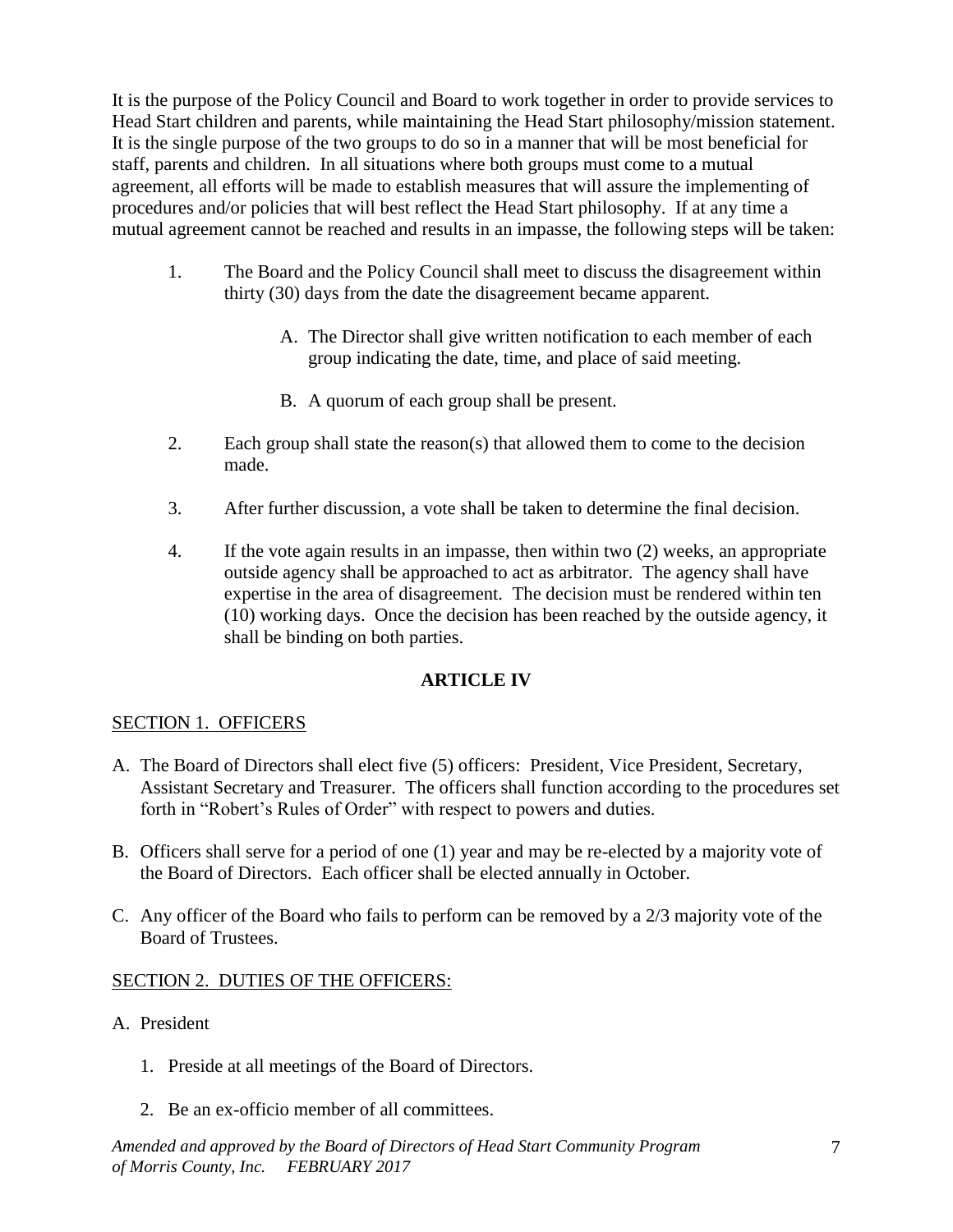- 3. Be the principal representative of and spokesperson for the Corporation.
- 4. Sign all documents pertaining to the Corporation and assure the compliance of the Corporation with said documents.
- 5. May vote to break a tie in any committee.
- 6. Is authorized to sign checks, contracts, deeds, leases, transfers and other obligations made and endorsed by the Corporation.
- 7. Reviews and prepares Board meeting agendas to ensure all matters coming before the Board are relevant and appropriate.
- B. Vice President
	- 1. Preside at meetings in the absence of the President.
	- 2. Assume the role of President for the duration of the term of office should the President resign or leave office for any reason,
	- 3. Share such responsibilities with the President as delegated by the President.
	- 4. Is authorized to sign contracts, deeds, leases, transfers, and other obligations made and endorsed by the Corporation in the absence of the President.
- C. Secretary
	- 1. Keep a current copy of the By-laws, standing rules and list of members of the Board of Directors.
	- 2. Write letters and take care of all Board of Director's correspondence.
	- 3. Ensure that accurate attendance records are kept of all meetings of the Board of Directors.
	- 4. Ensure that accurate minutes are kept of all regular and special meetings of the Board of Directors.
- D. Assistant Secretary
	- 1. In the absence of the Secretary, perform the duties of the Secretary.
- E. Treasurer
	- 1. In the absence of the President, is authorized to sign checks, contracts, deeds, leases, transfers, and other obligations made and endorsed by the Corporation.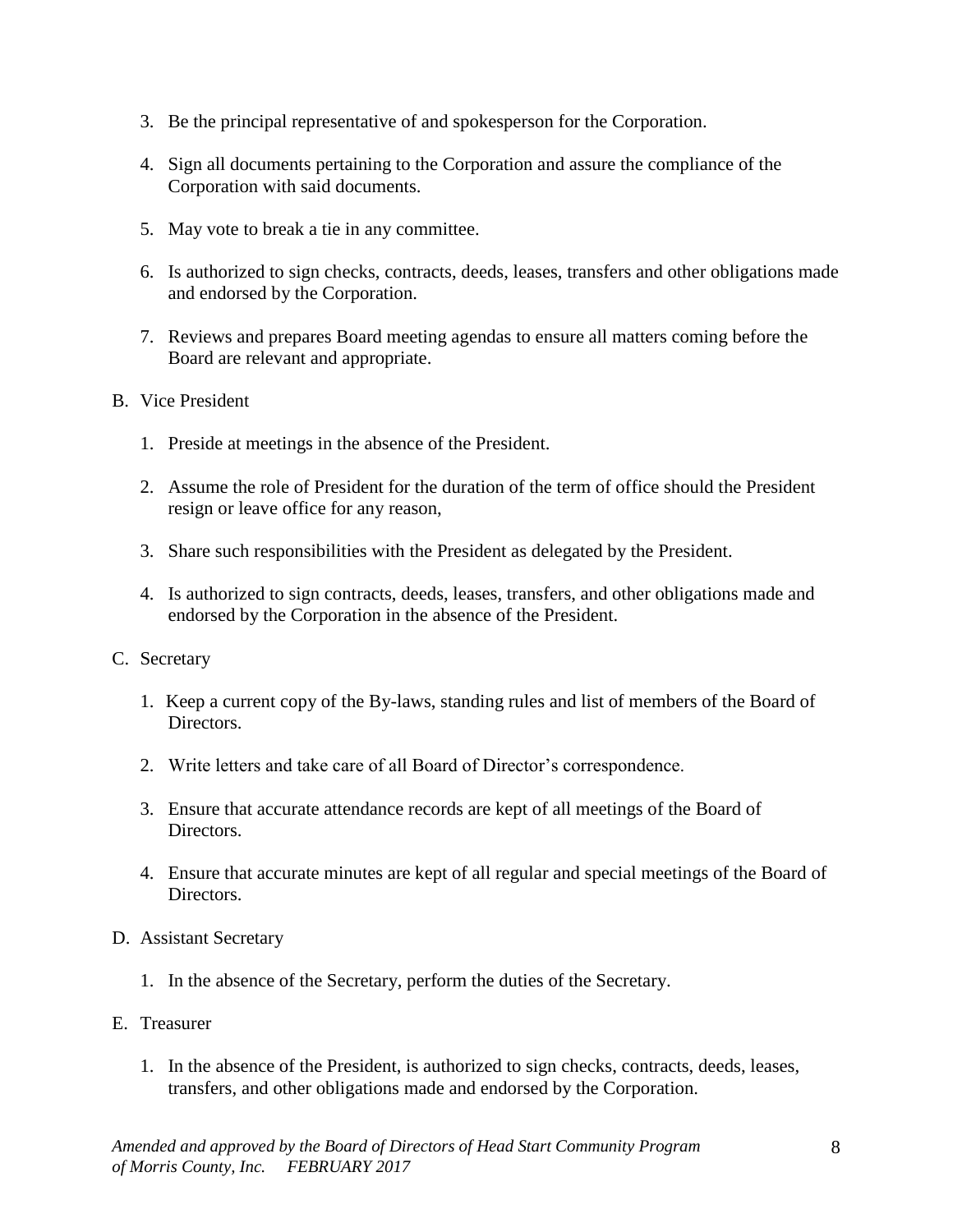## **ARTICLE V**

## SECTION 1. CONTRACTS:

The Board of Directors of the Head Start Community Program of Morris County may authorize any officer or officers, agent or agents, of the Head Start Community Program of Morris County to enter into any contract or execute and deliver any instrument in the name of and on behalf of the Head Start Community Program of Morris County, and such authority may be general or confined to specific instances.

## SECTION 2. CHECKS, DRAFTS, ETC.

All checks, drafts or other orders for the payment of money, notes or other evidences of indebtedness for less than \$5,000 issued in the name of the Head Start Community Program of Morris County, shall be signed by the Executive Director or President of the Board. Checks, drafts, etc. for amounts more than \$5,000 shall require two (2) signatures, the President or Treasurer of the Board and the Executive Director.

## SECTION 3. DEPOSITS:

All funds of the Head Start Community Program of Morris County shall be deposited from time to time to the credit of the Head Start Community Program of Morris County in banks, trust companies, and other depositories as the Board of Directors selects and approves.

## SECTION 4. CONTRIBUTIONS, GIFTS, BEQUESTS, DEVISES:

Any of the Board of Directors of the Head Start Community Program of Morris County and the Executive Director are authorized to accept, on behalf of the Head Start Community Program of Morris County, a contribution, gift, bequest or devise which shall then be deposited in the accounts of the Head Start Community Program of Morris County in accordance with the procedures for bank deposits approved by the Board of Directors.

## **ARTICLE VI**

## SECTION 1. COMMITTEES:

- A. The President shall appoint members of the Board of Directors to such committees as are necessary for the proper conduct of the Board's business.
- B. Standing Committees of the Board shall be
	- 1. Executive
	- 2. Program
	- 3. Finance
	- 4. Public Relations/Fundraising

*Amended and approved by the Board of Directors of Head Start Community Program of Morris County, Inc. FEBRUARY 2017*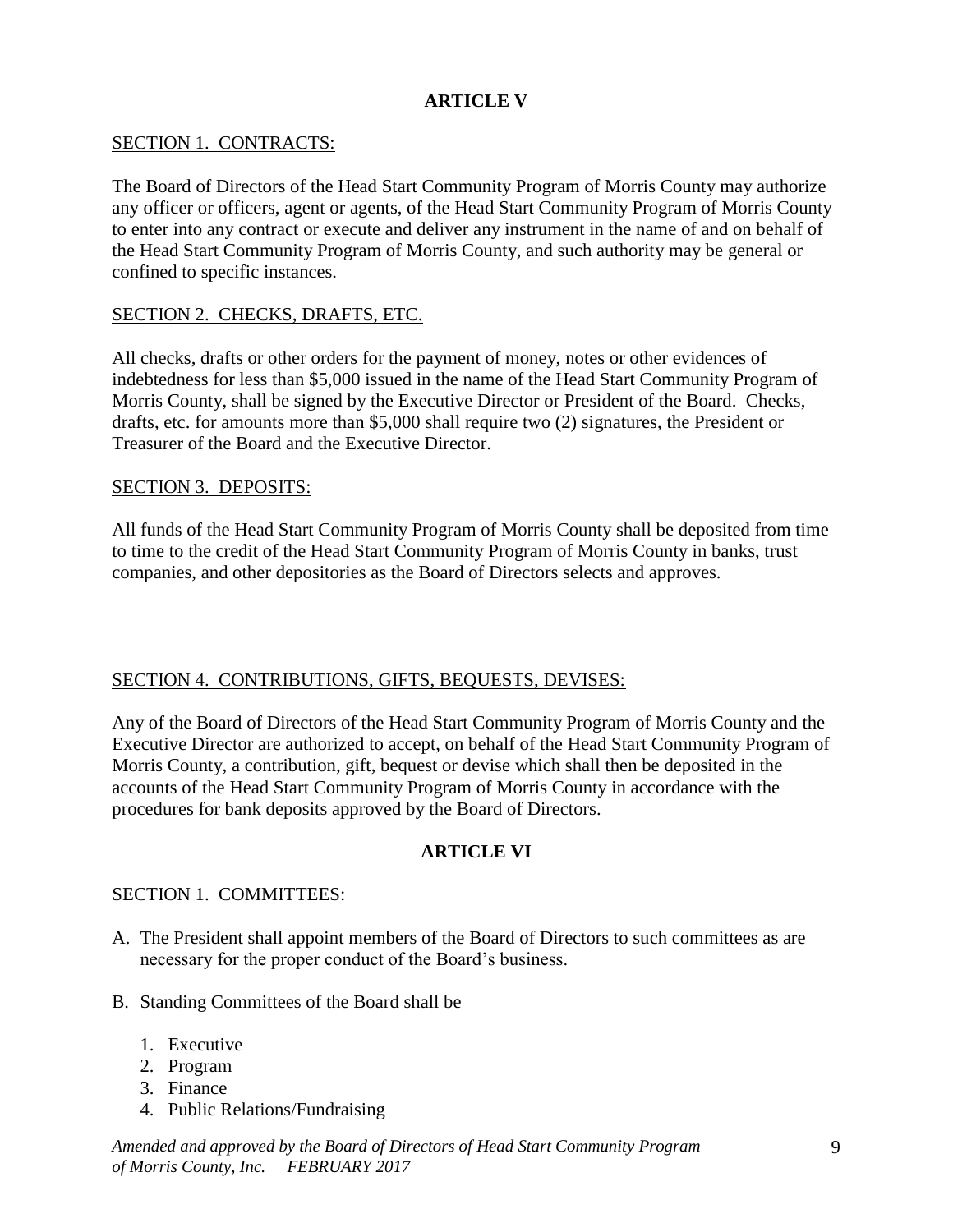- 5. Personnel
- 6. Nominations
- 7. Facilities
- C. Functions of the Executive Committee
	- 1. The authority of the Executive Committee shall not circumvent the responsibility and authority of the Board of Directors.
	- 2. Functions on behalf of the Board of Directors in emergencies and/ or interim situations.
	- 3. Expedites work and conducts preliminary planning, rather than taking all matters before the full Board.
	- 4. May plan the Board's work.
	- 5. May interpret Board policies to staff, oversee policy implementation and refer questions to other committees or to the full Board.
	- 6. Keeps minutes of its meetings and reports its activities at each Board meeting.
	- 7. Has all powers of the Board except the power to amend the Articles of Incorporation and By-Laws, repeal an action of the Board, or elect or remove a member of the Board of Directors.
	- 8. Provisions about notice of Board meetings do not apply to Executive Committee meetings.
- D. Functions of the Program Committee
	- 1. Determines the most effective manner in which the organization can most appropriately address the identified community needs.
	- 2. Keeps abreast of trends in the field and of the changing needs of the community.
	- 3. Ensures that programs expand or contract in proportion to changes in clientele.
	- 4. With the Executive Director, reviews and recommends new activity areas to the Board.
	- 5. Sets short-term, intermediate and long-range service objectives for the Head Start Community Program of Morris County.
	- 6. Works with the Finance Committee to determine the resources needed to support the organization's programs.
	- 7. Works with the Personnel Committee when new staff positions are required by expanded programs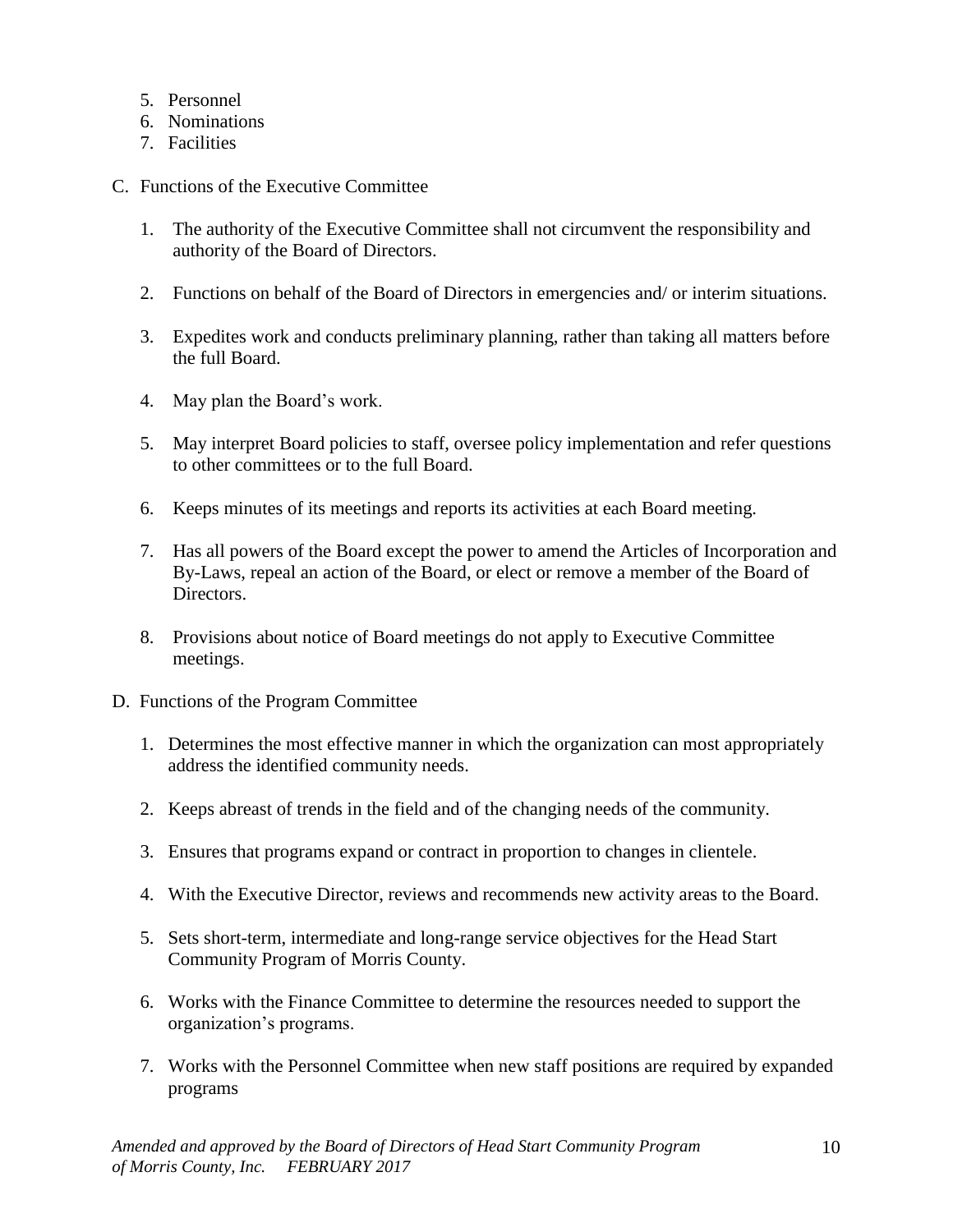- 8. Alerts the Public Relations Committee to program changes which should be publicized.
- F. Functions of the Finance Committee
	- 1. Oversees the Corporation's finances and assets, including allocation of resources within guidelines established by the funding agencies.
	- 2. Reviews the budget drafted by staff.
	- 3. Presents the monthly financial statement to the Board.
	- 4. Ensures that the Corporation's bookkeeping practices are in accordance with standard accounting procedures for nonprofits and that its financial records are accurate.
	- 5. Periodically evaluates the Corporation's sources of revenue, its income structure, assets and liabilities. Informs the Public Relations/Fundraising Committee when new sources of income are needed.
	- 6. Makes financial policy recommendations.
- G. Functions of the Public Relations/Fundraising Committee
	- 1. Creates an awareness of the Corporation's programs, services and mission to the general public and establishes good relations and communications with targeted audiences.
	- 2. Develops and disseminates information to the general public on the agency's mission, goals, accomplishments and newsworthy activities.
	- 3. Works closely with the Board's Executive, Program and Finance Committees.
	- 4. Pursues additional sources of revenue for the Head Start Community Program of Morris County.
- H. Functions of the Personnel Committee
	- 1. Ensures that the Corporation's working environment is conducive to attracting and keeping quality personnel.
	- 2. Recommends policies and procedures regarding the Corporation's hiring and firing practices, salaries, benefits, working hours and working conditions.
	- 3. Recruits, screens and interviews Executive Director candidates. With approval of Policy Council, recommends the hiring of the Executive Director to the Board of Directors. Reviews the hiring of other staff members as recommended by the Executive Director and approved by the Policy Council.
	- 4. Evaluates the Executive Director's performance by September 15 of each year with input from the full Board and the Policy Council.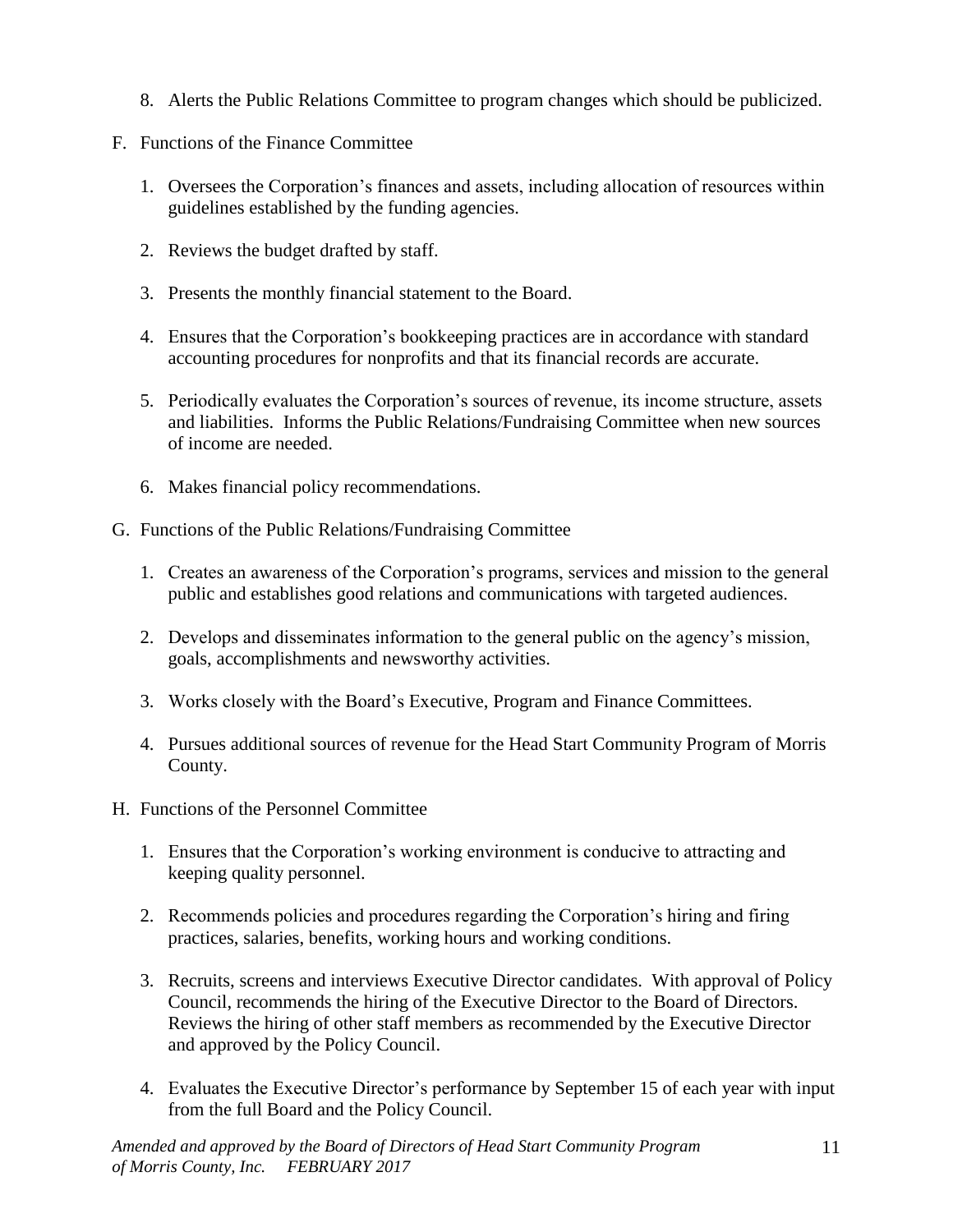- 5. Periodically reviews Personnel Policies.
- I. Nominating Committee Composition and Functions
	- 1. Comprised of three members.
	- 2. All responsibilities related to the nomination and election process.
		- a. Prepares a memorandum to all Board members identifying offices and their responsibilities.
		- b. Recruits members for each office via memorandum to each Board member.
		- c. In September, submits a slate of officers to be voted on at the October meeting. All nominations to be considered by this committee are to be made in writing no later than the date specified in the memorandum. At the October meeting, nominations may also be made from the floor. Persons nominated for President or Vice President must have attended a minimum of 75% of the Board meetings during the previous year.
		- d. Shall prepare a ballot for voting.
	- 3. Recruitment of members
		- a. Recruits prospective members in order to maintain a pool of potential members.
		- b. With Policy Council, coordinates ongoing efforts to recruit parents for Board seats.
- J. Functions of the Facilities Committee

To deal with all issues related to Head Start's facilities to include, but not limited to, assessment of facilities needs, renovations and/or construction projects and utilizations.

# **ARTICLE VII**

#### AMENDMENT OF BY-LAWS:

These By-Laws may be amended by a two-thirds (2/3) vote of the Board members present. The proper written notice of meetings where the By-Laws are to be amended shall include a copy of the proposed amendments.

## **ARTICLE VIII**

## BY-LAW CONSTRUCTION AND INTERPRETATION: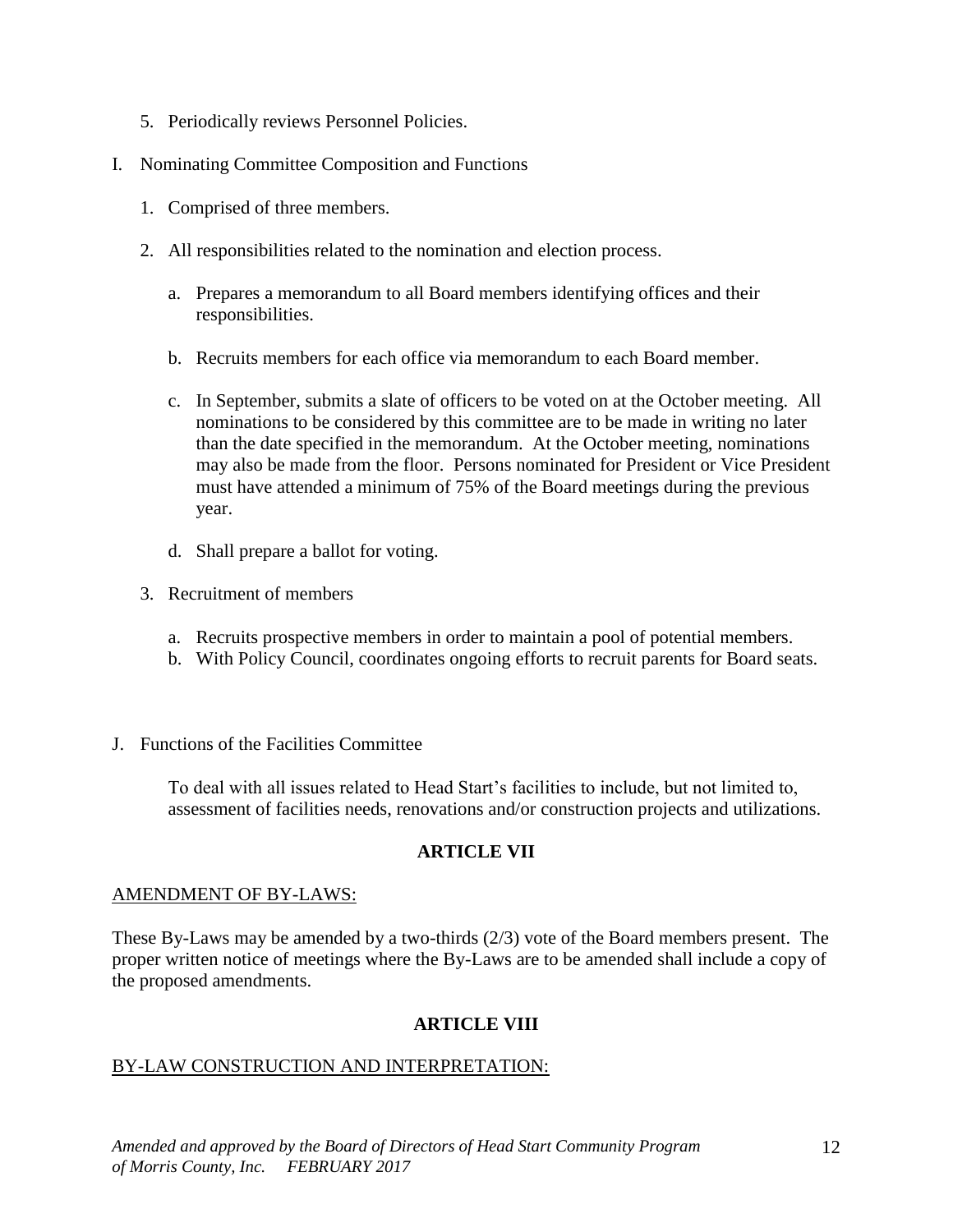If there is any conflict between the provisions of these By-Laws and the Articles of Incorporation of this corporation, the provisions of the Articles of Incorporation shall govern.

Should any of the provisions or portions of these By-Laws be held unenforceable or invalid for any reason, the remaining provisions and portions of these By-Laws shall be unaffected by such holding.

All references in these By-Laws to the Articles of Incorporation shall be to the Articles of Incorporation, Articles of Organization, or Certificate of Incorporation, as amended, if applicable, as filed with an office of this state and used to establish the legal existence of this corporation.

All references in these By-Laws to a section or sections of the Internal Revenue Code shall be to such sections of the Internal Revenue Code of 1986 as amended from time to time, or to corresponding provisions of any future federal tax code.

## **ARTICLE IX**

## NON-LIABILITY AND INDEMNIFICATION:

No member of the Corporation or contributor to the Corporation shall be liable for the acts or debts of the Corporation, its Board of Directors, its agents or its representatives. Head Start shall maintain a liability insurance policy with a limit of at least one million dollars, naming the Board as the beneficiary.

In accordance with state law, the Corporation may indemnify any director or trustee, employee or agency of the Corporation against that individual's expenses in connection with any proceeding brought against the individual in his or her capacity of an agent of the Corporation, provided that the individual acted in good faith and in a manner which the individual reasonably believed to be not opposed to the best interests of the corporation.

Any indemnification made to an individual by the Corporation shall be made only as authorized by the Board of Directors in a specific case upon determination that indemnification is proper in the circumstances because the corporate agent met the applicable standard of conduct. Such authorization shall be made by the board of Directors at a meeting in which a quorum is present without including the directors who were parties to, or otherwise were involved in, the proceeding for which indemnification is being considered.

Expenses as described above may be paid in advance of any proceeding only as specifically authorized by the Board of Directors and in accordance with state law.

## **ARTICLE X**

#### DISSOLUTION:

Upon the dissolution of this Corporation, its assets remaining after payment, or provision for payment of all debts and liabilities shall be distributed for one or more exempt purposes within the meaning of Section 501(c)(3) of the Internal Revenue Code, i.e. charitable, educational,